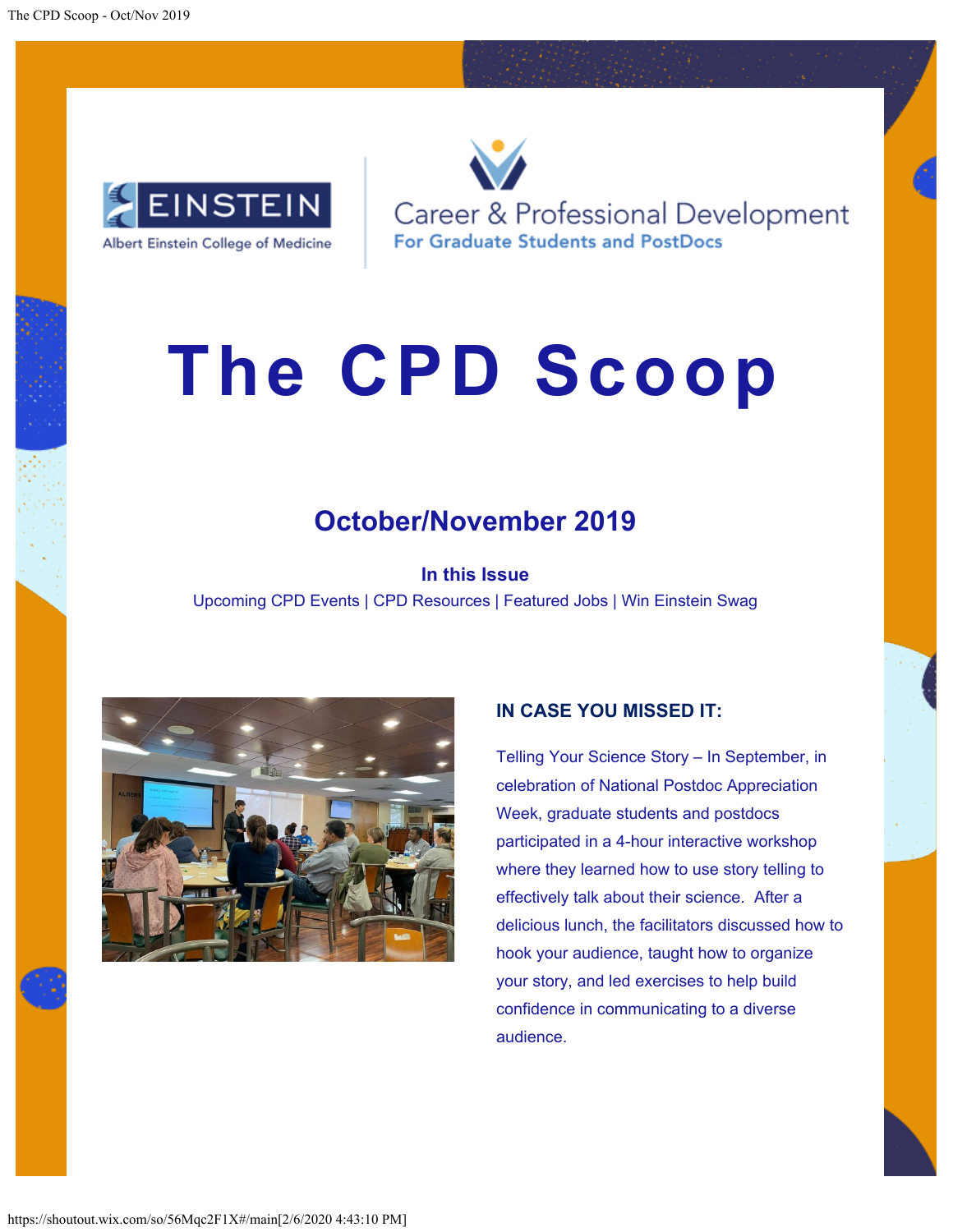The CPD Scoop - Oct/Nov 2019





# Check out our upcoming programs! **October/November Events**

## **NEW FACULTY PANEL: Tips & Insights About How To Get An Academic Research Faculty Position**

October 3 | Price Center | Room 551 | 3:30-5:00pm | **[RSVP HERE](https://shoutout.wix.com/so/56Mqc2F1X/c?w=1p-9QkExJp0gqm3o_qKOf5ISaCgIW_LvMYshBG9yE5w.eyJ1IjoiaHR0cHM6Ly93d3cuZXZlbnRicml0ZS5jb20vZS9uZXctZmFjdWx0eS1wYW5lbC10aWNrZXRzLTcwMzEwNjg4MTYxIiwiciI6IjNkYmQ0ODA1LWU1MTktNDMwZS05ZTk1LTc3ZjljM2E0N2I2NiIsIm0iOiJscCJ9)**

Join us to hear from a panel of four new Einstein faculty members:

- Anita Autry-Dixon, Ph.D., Assistant Professor, Dominick P. Purpura Department of Neuroscience and Assistant Professor, Department of Psychiatry and Behavioral Sciences
- Meelad Dawlaty, Ph.D., Assistant Professor, Department of Genetics
- Libusha Kelly, Ph.D., Associate Professor, Department of Systems & Computational Biology
- Simone Sidoli, Ph.D., Assistant Professor, Department of Biochemistry

#### **HOW TO BREAK INTO INDUSTRY STRAIGHT OUT OF YOUR Ph.D.**

October 17 | Price Center | Room 251 | 5:00 pm | **[RSVP HERE](https://shoutout.wix.com/so/56Mqc2F1X/c?w=ZP0iylp1uGUJ-BUypBdHk5aRtMealX_bWRXI4TUCRFk.eyJ1IjoiaHR0cHM6Ly9iaXQubHkvMm1acDdaYiIsInIiOiIxNmE4ZjFmNi01ZTBkLTQ5ODktNmUzNC1kNDcyMGE3ZDZiYzIiLCJtIjoibHAifQ)**

A SACNAS co-sponsored event! Join us to hear from Einstein alumna Adriana De La Garza, Ph.D., Scientist at Biogen. She will discuss how to successfully secure a job in industry right out of your PhD program! Learn about a typical day in the life of an industry scientist. Snacks will served!

#### **WHAT CAN YOU BE WITH A PhD?**

October 19-20 | NYU School of Medicine | 550 First Avenue, New York, NY 10016 A science and technology career symposium, *[What Can You Be with a PhD? \(WCUB\)](https://shoutout.wix.com/so/56Mqc2F1X/c?w=YJzWCqR6HPmtWV_XQZpTUMrPn_gDbCTDEzh36nzRMdo.eyJ1IjoiaHR0cDovL3d3dy53aGF0Y2FueW91YmV3aXRoYXBoZC5jb20vIiwiciI6IjRkZmEyOTgyLWRiZDktNDA1Zi1iNjdiLTA2YjhlM2RkMmE3YSIsIm0iOiJscCJ9)* is the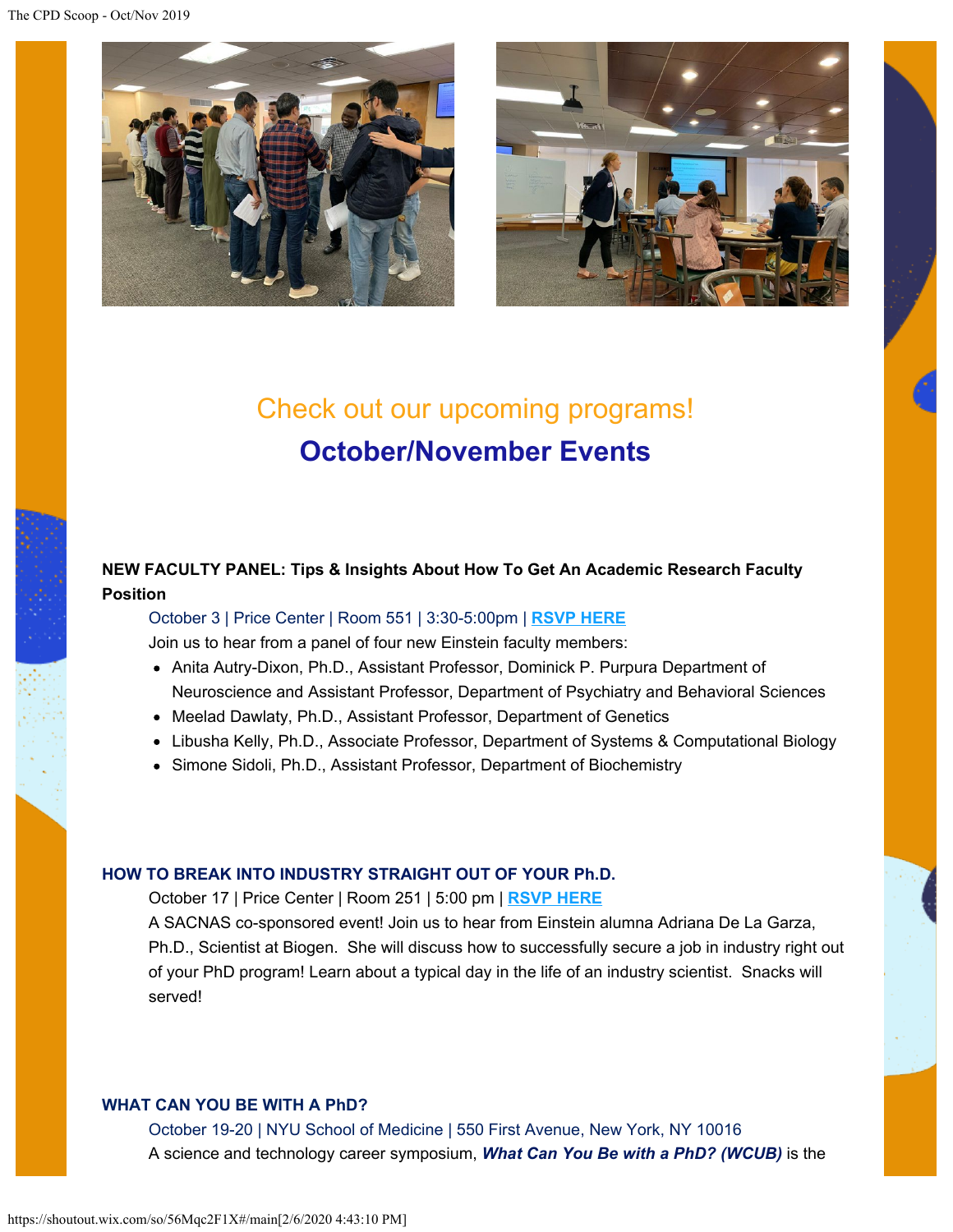largest PhD career symposium in the country, offering over 25 different career path sessions and professional development workshops, featuring 90 speakers over the course of two days. WCUB is hosted biennially by NYU School of Medicine with the support of a consortium of 14 other universities and research institutions around NYC, including Einstein.

**[Registration is now open!](https://shoutout.wix.com/so/56Mqc2F1X/c?w=OjCfB-yfndDBOqD8JuL2_cvCHJ1Jp6QJhkgz3AVDTrM.eyJ1IjoiaHR0cHM6Ly93Y3ViMjAxOS5ldmVudGJyaXRlLmNvbSIsInIiOiI0ZGZhMjk4Mi1kYmQ5LTQwNWYtYjY3Yi0wNmI4ZTNkZDJhN2EiLCJtIjoibHAifQ)** You must use the special school code: **AWQCUB** to get the discounted rate. Please be sure to use your school email address!

Bus transportation will be provided from Einstein to the conference each morning. The return trip is on your own. If you would like to take the bus you **MUST** register for bus transportation separately using **[this link.](https://shoutout.wix.com/so/56Mqc2F1X/c?w=-5mNwW8XmoW1hkoFMufSTfL-kFdhDPYjfkJracN6u80.eyJ1IjoiaHR0cHM6Ly93d3cuZXZlbnRicml0ZS5jb20vZS9idXMtdHJhbnNwb3J0YXRpb24tZm9yLXdoYXQtY2FuLWktYmUtd2l0aC1hLXBoZC10aWNrZXRzLTczNDczMDIyNzg5IiwiciI6IjRkZmEyOTgyLWRiZDktNDA1Zi1iNjdiLTA2YjhlM2RkMmE3YSIsIm0iOiJscCJ9)**

#### **TOO MUCH TO DO? Managing Your Time When You Have No Time**

October 23 | Price Center | Room 251 | 3:00 - 4:30 pm | **[RSVP HERE](https://shoutout.wix.com/so/56Mqc2F1X/c?w=3LyF2wMHwleIJpGO1MU283CAkMcoyu3Ng52kPhBDAxM.eyJ1IjoiaHR0cHM6Ly9iaXQubHkvMm5oY0tIWCIsInIiOiJmYmRmMmVhMS0yZDZiLTRkZGUtNGE5Zi0xNGY4MDU3ODY4YjkiLCJtIjoibHAifQ)** Join us to hear from Dr. Donna Vogel, Scientific Career Educator, who will discuss why trainees need to take the time necessary to develop themselves professionally, and how to make it all work, even when trainees feel overwhelmed.

#### **IMPOSTOR SYNDROME**

October 24 | Upper Max & Sadie Lounge | 7:00pm Do you ever feel like a fraud -- concerned you are going to be found to be a fake who doesn't belong? You are not alone. Imposter Syndrome commonly affects PhDs and other high achievers who are unable to internalize and accept their success. Hear from Amy Kranzler, Ph.D. and licensed clinical psychologist, who will discuss how to face these feelings. The entire Einstein community is invited. Sponsored by the Office of Student Activities and the CPD.

#### **THINKING ABOUT A CAREER IN BIOTECH? Start Here! (sponsored by biotech: PROMEGA)**

October 29 | Price Center | Room 251 | 4:00 - 5:30pm | **[RSVP HERE](https://shoutout.wix.com/so/56Mqc2F1X/c?w=NRc-rUvzq5r4waQ2ooctYsYDzv_qCKRIm5zzE83-fwU.eyJ1IjoiaHR0cHM6Ly9iaXQubHkvMm1aWnZMTCIsInIiOiIwYzNlMmM0Ni00ODI1LTQ2YTItZDZhYi04N2M1MTU2NmQwZjIiLCJtIjoibHAifQ)**

Promega is on campus to discuss how becoming a successful scientist in the biotech industry requires more than an understanding of protocols and biological processes. Join representatives from Promega as they explore a career in Sales, Research & Development, Product Management, and so much more. In addition, hear directly from Promega HR representatives about the professional skills you need for success. Learn how to write a fantastic resume, nail the interview and land the job you are looking for!

#### **TRICK OR TREATING!**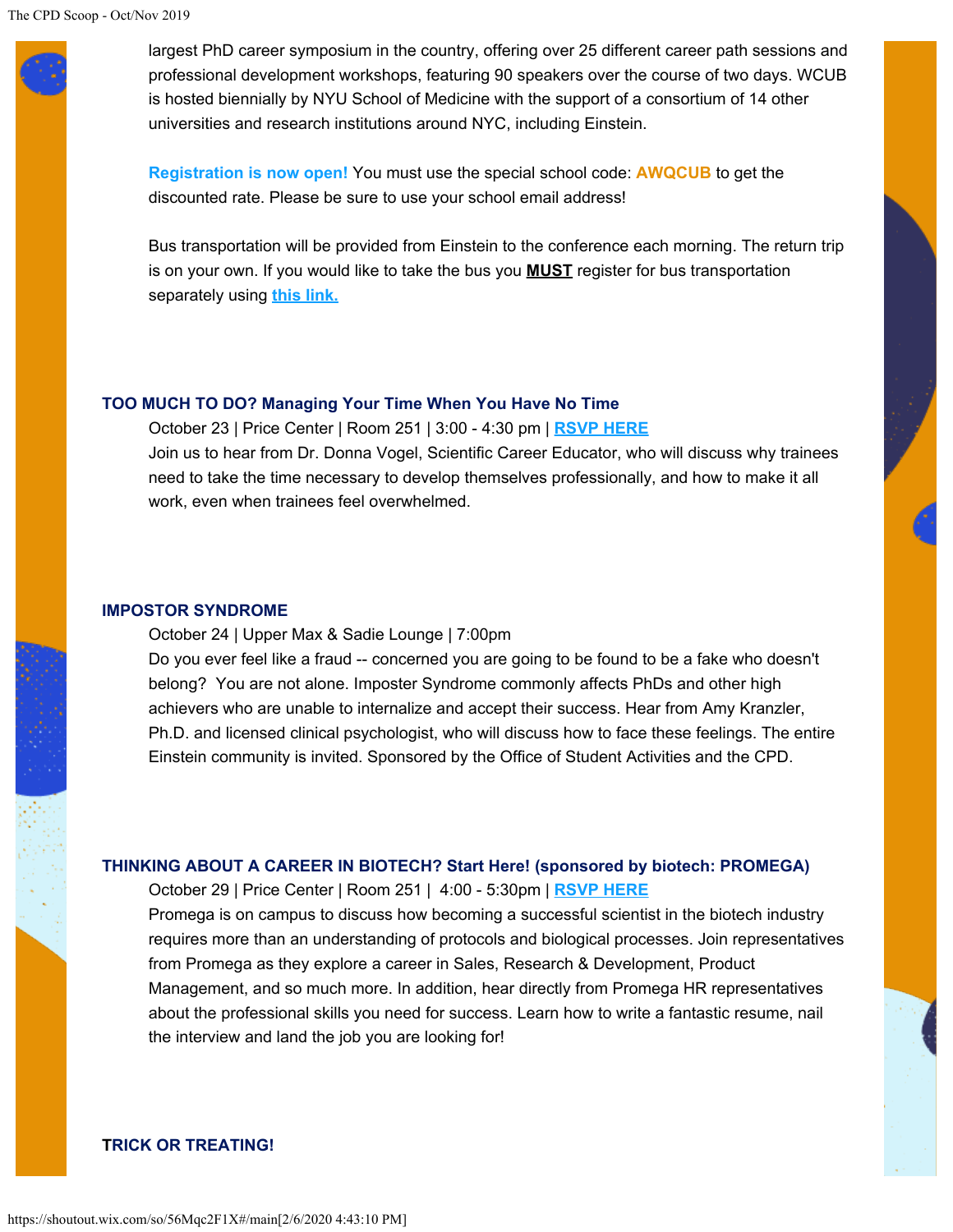October 31 | Belfer 202, 203, 203B, 915 | 3-5:00pm (while supplies last) Stop by each of our offices for candy. Show off your costumes and see ours!

#### **HOW TO GIVE A CHALK TALK**

November 4 | Forccheimer | 1st Floor Lecture Hall | 4:00-5:30pm | **[RSVP HERE](https://shoutout.wix.com/so/56Mqc2F1X/c?w=FWRN37H2gBmL5m9q5mW7qYhyzTil0cofPCjV4CAjzW0.eyJ1IjoiaHR0cHM6Ly9iaXQubHkvMmtNbk1udSIsInIiOiI3OWUyNTM5Ny0xYjhlLTRhMDItZTA3MS0wM2Y4NDg0NWY0OGQiLCJtIjoibHAifQ)** Planning to go on the academic job market? If so, you will be asked to do a "chalk talk" as part of the interview processs. Don't panic, we have your covered! Come hear from Erik Snapp, Ph.D., Director of Graduate & Postdoctoral Programs at the Janelia Research Campus of the Howard Hughes Medical Institute, who will provide recommendations about how to design your chalk talk for the academic job interview.

#### **SAVE THE DATE: Early A.C.C.E.S.S.**

November 6 | Price Center | LeFrak Auditorium | 5:00pm Save the date for Early A.C.C.E.S.S., an event organized to provide a high-level overview of multiple career paths in industry and to offer suggestions as to what you can proactively do during your time at Einstein to lead to your career success. Experts from fields such as the pharmaceutical industry, patent law, data science, communications, venture capital, and consulting will be represented. Co-sponsored with the EBC, ECC, Graduate Programs, and the CPD.

#### **NETWORKING FOR INTROVERTS (AND EVERYONE ELSE!)**

November 7 | Price Center | Room 451| 4:00-5:30pm | **[RSVP HERE](https://shoutout.wix.com/so/56Mqc2F1X/c?w=J4lijmve8S2OfVRkgSLxQ28dlRYAkds5PrwEP5giKUM.eyJ1IjoiaHR0cHM6Ly9iaXQubHkvMmt4WkJKcyIsInIiOiI3M2MxOTRmNy1iYTczLTQwYzQtNzJiMS1kYTZjMTUwNTkxYjkiLCJtIjoibHAifQ)**

Getting ready to go to a conference? Want to grow your network of professional contacts? Everyone is told how important it is to network, but it doesn't come so naturally to everyone. Even for those extraverts, networking can be tough. Join us for a hands-on, interactive workshop that will provide tips and strategies to help you successfully navigate any networking situation. Light snacks will be provided.

#### **NIH FELLOWSHIPS: Everything You Wanted to Know**

November 12 | Price Center | Room 351 | 3:00-4:30pm | **[RSVP HERE](https://shoutout.wix.com/so/56Mqc2F1X/c?w=z_EZRLYMzQZN2xGA88XldPE5pLxofOJomhtDh_ZKSNA.eyJ1IjoiaHR0cHM6Ly9iaXQubHkvMmxNWkFDNyIsInIiOiJlYmYyMTQ0ZS1mYmMwLTQ4MjEtODkyOC1hMGY3ZTkyZjg1YjgiLCJtIjoibHAifQ)**

- Learn about NIH pre-doctoral and post-doctoral fellowship programs and dissertation award funding opportunities, eligibility, and requirements
- Discover resources provided by the Office of Grant Support (OGS) to help you find funding, develop your grant application, and process your grant submission
- Hear from fellowship mentors and currently-awarded students

In conjunction with the Office of Grant Support.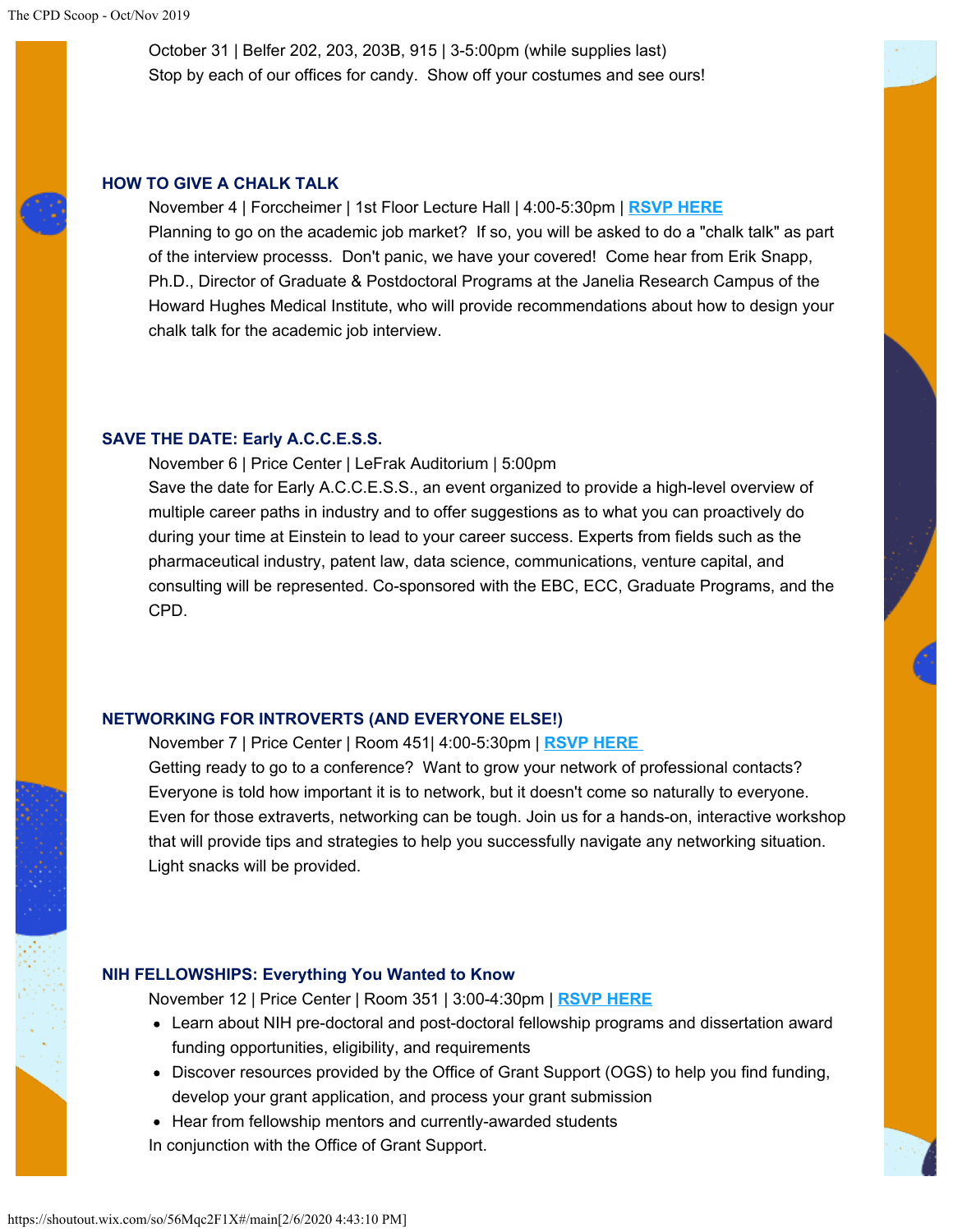#### **A CAREER IN PATENT LAW**

November 14 | Price Center | Room 251 | 4:00-5:30pm | **[RSVP HERE](https://shoutout.wix.com/so/56Mqc2F1X/c?w=oNskHDbjGoP6TZE1pU6HOIATKo1ERauhP2CK8sJgJaY.eyJ1IjoiaHR0cHM6Ly93d3cuZXZlbnRicml0ZS5jb20vZS9hLWNhcmVlci1pbi1wYXRlbnQtbGF3LXRpY2tldHMtNzQxNjc4NzEwOTkiLCJyIjoiZGE4MzgwMTAtYWFjOC00MDY0LWE3ODgtZDFiNDYyZGM3YTRmIiwibSI6ImxwIn0)** Join us to learn about a career in patent law. More details coming soon.

## **CPD Online Resources**

AAAS Career Development



**[AAAS Career Development Portal](https://shoutout.wix.com/so/56Mqc2F1X/c?w=AFC6ldrXcNRn8nXsStodBBF0EphqqNPkTuWFwSNz1nc.eyJ1IjoiaHR0cHM6Ly9jYXJlZXJkZXZlbG9wbWVudC5hYWFzLm9yZyIsInIiOiI2MDczNjY0Mi05NjVkLTQ3OTYtNDczZi0zZTAxYjA0MDNlNWMiLCJtIjoibHAifQ)** offers short (1 hour) online courses to augment your learning with essential skills training.

**[College Central Network](https://shoutout.wix.com/so/56Mqc2F1X/c?w=iwsrmXP5p2atQAXci1fhmd4l-_oObsxRIyIKiJjoRt0.eyJ1IjoiaHR0cHM6Ly93d3cuY29sbGVnZWNlbnRyYWwuY29tL2VpbnN0ZWluL1N0dWRlbnQuY2ZtIiwiciI6IjE5OGNjOTMyLTFmNjgtNGZlOC01MTJhLWNkOGMyMzQ0NzUwNCIsIm0iOiJscCJ9)** is the Einstein CPD's database for job listings and career management. See featured jobs listed below.



The Career Hub for Postgraduate Life Scientists

**[BioCareers](https://shoutout.wix.com/so/56Mqc2F1X/c?w=OPiv4Y6qTWN3YN43nikpatnEgUN-Swh8F0Rear42YsM.eyJ1IjoiaHR0cHM6Ly9iaW9jYXJlZXJzLmNvbS8iLCJyIjoiOTk2YWUwMzAtMDhhNC00Yjk2LTg0OTItMDliNDI3OThmZmJhIiwibSI6ImxwIn0)** is an online career resources and job postings site for life science PhDs.



 $\checkmark$ iThenticate<sup>®</sup>

**[MyIDP](https://shoutout.wix.com/so/56Mqc2F1X/c?w=TtA_flX8rSh0fJJ2GPs-W8NP3kXJE2Z1LrTUlS6EbL4.eyJ1IjoiaHR0cHM6Ly9teWlkcC5zY2llbmNlY2FyZWVycy5vcmciLCJyIjoiNGJkN2FjNzUtYjI2NC00MGMxLWNmYmUtMjU2NzcwNWQwYTMwIiwibSI6ImxwIn0)** is a free, Web-based career-planning tool created to help graduate students and postdocs in the sciences define and pursue their career goals

[iThenticate](https://shoutout.wix.com/so/56Mqc2F1X/c?w=0C13GQQDARdcVza6GijJuHe6muvmJunkBBWPNzn9LkI.eyJ1IjoiaHR0cDovL2xpYmd1aWRlcy5laW5zdGVpbi55dS5lZHUvYy5waHA_Zz0xMjM0NjEmcD04MDg0MTQiLCJyIjoiNTM4YWRiMDUtMjRlMS00MGVhLWEwMDUtMGZmYTZmYTVmMzRiIiwibSI6ImxwIn0) is a plagiarism-detection software available to verify the originality of your written work. Use for: qualifying exams, manuscripts for publication, theses grant proposals, and more.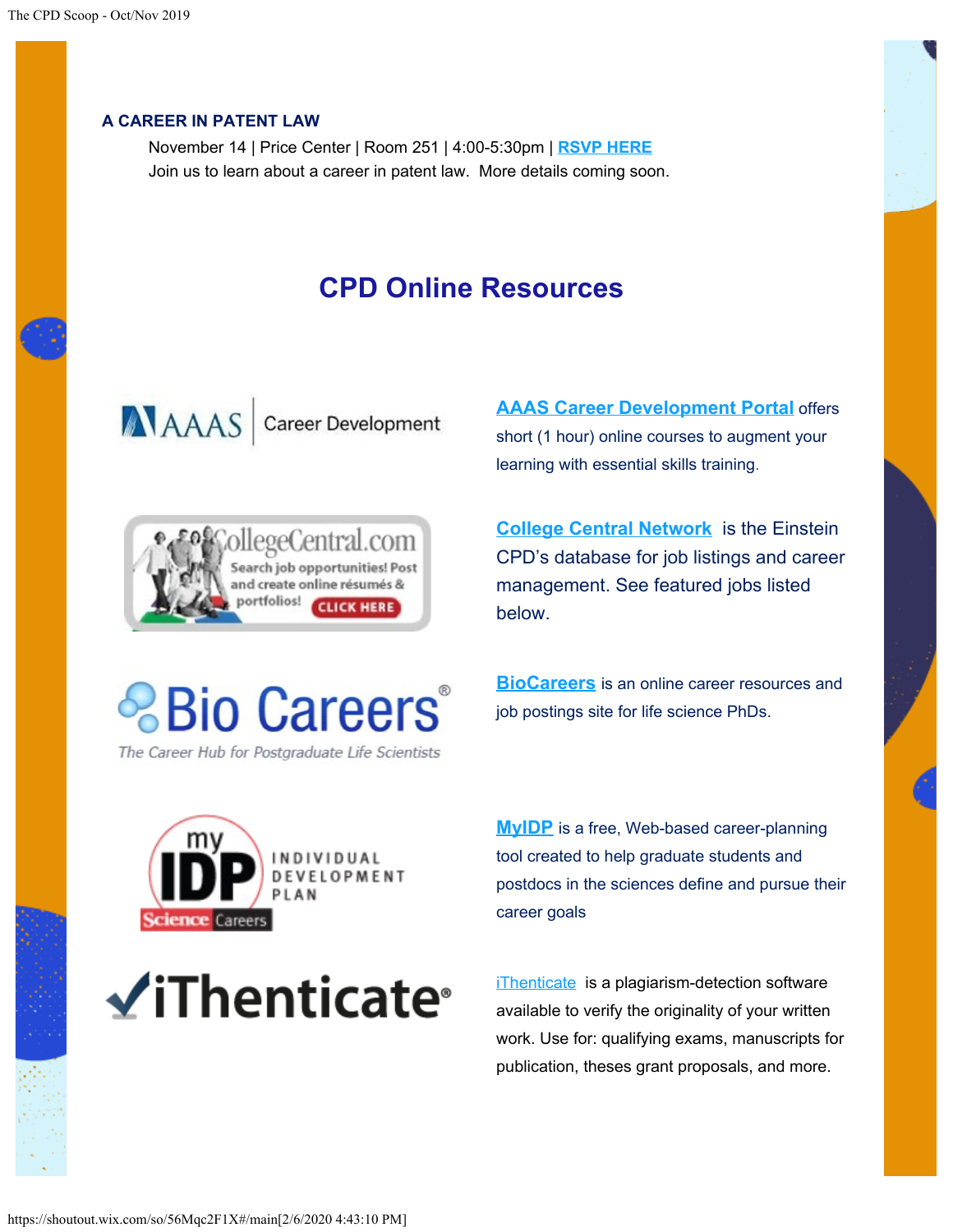# **Featured Jobs and Other Opportunities**

### **Insight Fellows Program**

The Insight Fellows Program is now accepting applications from graduating students (must have completed all coursework by January 13th in order to participate full time) for its Winter 2020 program.

This program is a tuition-free fellowship for graduating students looking to transition to thriving careers as data scientists, engineers, and other cutting-edge professionals. Insight alumni are now working at Facebook, LinkedIn, The New York Times, Apple, Airbnb, Netflix, Memorial Sloan Kettering Cancer Center, Github, Slack, 23andMe, Twitter, Bloomberg, NBC, Pinterest, Microsoft, Wayfair and 700+ other top companies.

Application deadline: October 21 - session begins: January 13 Learn more & apply: [https://apply.insightdatascience.com](https://shoutout.wix.com/so/56Mqc2F1X/c?w=2E44ZGpztPT-D6YmrSOVpxhygji9KmiU_sndD8-GIvA.eyJ1IjoiaHR0cHM6Ly9uYW0wMi5zYWZlbGlua3MucHJvdGVjdGlvbi5vdXRsb29rLmNvbS8_dXJsPWh0dHBzJTNBJTJGJTJGYXBwbHkuaW5zaWdodGRhdGFzY2llbmNlLmNvbSUzRnV0bV9zb3VyY2UlM0QyMGEzYWxiZGlhbiZkYXRhPTAyJTdDMDElN0NkaWFuZS5zYWZlciU0MGVpbnN0ZWluLnl1LmVkdSU3Q2FlYzc0NzZmNjU4YzRmZWUzZDI1MDhkNzQ3NjNiZWU0JTdDMDRjNzBlYjQ4ZjI2NDgwNzk5MzRlMDJlODkyNjZhZDAlN0MxJTdDMCU3QzYzNzA1NjM2NjA0MTI3MjgzMyZzZGF0YT1RTmg2bnllMjJ0eVZobmVwbnhhbXk0cTJsUjQxMSUyRkJaT3ElMkJlQ3VONSUyQkcwJTNEJnJlc2VydmVkPTAiLCJyIjoiMmE1YTliN2QtZmI4NC00ZjExLWYxZjAtOGZmMWFhMTA5MDVhIiwibSI6ImxwIn0)

Programs available in areas such as Data Science, Security, and Health Data Science.

Want to learn more about Insight? Sign up for our upcoming online info session: Bridging the Gap to a Career in Data DATE: Tuesday, October 15, 2019 TIME: 5:00pm PT / 8:00pm ET Please sign up for the info session [here.](https://shoutout.wix.com/so/56Mqc2F1X/c?w=W62Cly2cOGdk4Ao4R6S0nkXglywnFf6VHl_gIli5FM8.eyJ1IjoiaHR0cHM6Ly9uYW0wMi5zYWZlbGlua3MucHJvdGVjdGlvbi5vdXRsb29rLmNvbS8_dXJsPWh0dHBzJTNBJTJGJTJGem9vbS51cyUyRndlYmluYXIlMkZyZWdpc3RlciUyRldOX01QcU01YTFsUnp1OWZiOTV3S2JINGcmZGF0YT0wMiU3QzAxJTdDZGlhbmUuc2FmZXIlNDBlaW5zdGVpbi55dS5lZHUlN0NhZWM3NDc2ZjY1OGM0ZmVlM2QyNTA4ZDc0NzYzYmVlNCU3QzA0YzcwZWI0OGYyNjQ4MDc5OTM0ZTAyZTg5MjY2YWQwJTdDMSU3QzAlN0M2MzcwNTYzNjYwNDEyNjI4NDEmc2RhdGE9V3RtanFaY2UwUUdrSlJsSnRoNWNlMkptOTBBJTJCTHJadlVjdEczOXQ2ZWJVJTNEJnJlc2VydmVkPTAiLCJyIjoiMmE1YTliN2QtZmI4NC00ZjExLWYxZjAtOGZmMWFhMTA5MDVhIiwibSI6ImxwIn0)

| Job ID# 6002034 | <b>Faculty Positions - Single-Cell Biology</b> | Shanghai Jiao-Tong University         |
|-----------------|------------------------------------------------|---------------------------------------|
| Job ID# 6002040 | T32 Postdoctoral Fellowship                    | Weil Cornell Dep. of Genetic Medicine |
| Job ID# 6014289 | <b>Faculty Position</b>                        | <b>Fred Hutch</b>                     |
| Job ID# 6006689 | <b>Clinical Microbiology Lab Scientist</b>     | <b>Montefiore Medical Center</b>      |
| Job ID# 6014385 | Postdoc Research Fellowship -                  | <b>CHOP Research Institute</b>        |
|                 | <b>Academic Diversity</b>                      |                                       |
| Job ID# 5968342 | <b>TRIUMPH Postdoc Fellowship</b>              | University of Texas MD Anderson       |
|                 |                                                | <b>Cancer Center</b>                  |

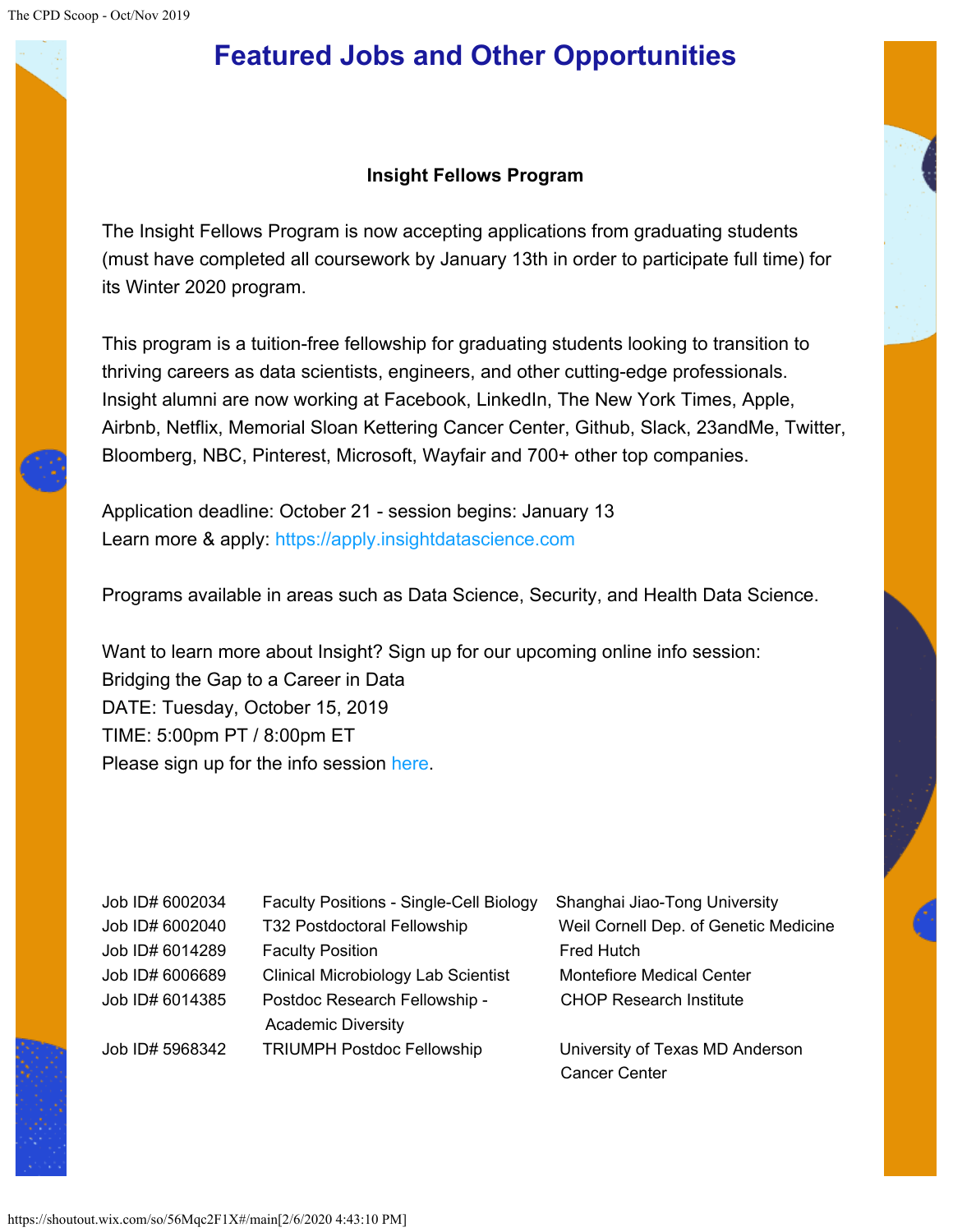

Login to view job details: [www.collegecentral.com/Einstein/](https://shoutout.wix.com/so/56Mqc2F1X/c?w=8a1DaN6TNaKkpl2Q2PAsF8REQMn6qlZCtn5Pw-QhEi8.eyJ1IjoiaHR0cHM6Ly93d3cuY29sbGVnZWNlbnRyYWwuY29tL2VpbnN0ZWluL1N0dWRlbnQuY2ZtIiwiciI6ImU2ODViZmIwLTg3YTItNDAzNS0yOGIwLTI0YzAzMDliZGRlMyIsIm0iOiJscCJ9)



# **Win Einstein Swag!**



Email [career.development@einstein.yu.edu](https://shoutout.wix.com/so/56Mqc2F1X/c?w=QIbbThl-GJO7UxVu8jbSlcOgFsW4Ik7u2UBfVBPhkQI.eyJ1IjoiaHR0cHM6Ly9jYXJlZXIuZGV2ZWxvcG1lbnRAZWluc3RlaW4ueXUuZWR1IiwiciI6IjE1OWQzZmYyLTRlYjctNDJhOC0yOTY5LTZmNmEwYjYxZjYwYSIsIm0iOiJscCJ9) with the answer to the question below to entered into a drawing for free swag!

Where can you learn about what you can be with a PhD in October?

# **Contact Us**

**Office of Career & Professional Development for Graduate Students & Postdocs** Albert Einstein College of Medicine Belfer Building, Room 203B [career.development@einstein.yu.edu](https://shoutout.wix.com/so/56Mqc2F1X/c?w=tZPberkaF1aiQfcIiq1ixtbEmke81XknY8CLC2iWris.eyJ1IjoibWFpbHRvOmNhcmVlci5kZXZlbG9wbWVudEBlaW5zdGVpbi55dS5lZHUiLCJyIjoiMjU5NzNlMGUtNzUwZi00MDM0LWQ0OGYtYWRiMWI3NzE5NjMwIiwibSI6ImxwIn0)

**Diane A. Safer, Ph.D.** *Director*

**Renee Rodriguez** *Manager, Special Programs & Events*